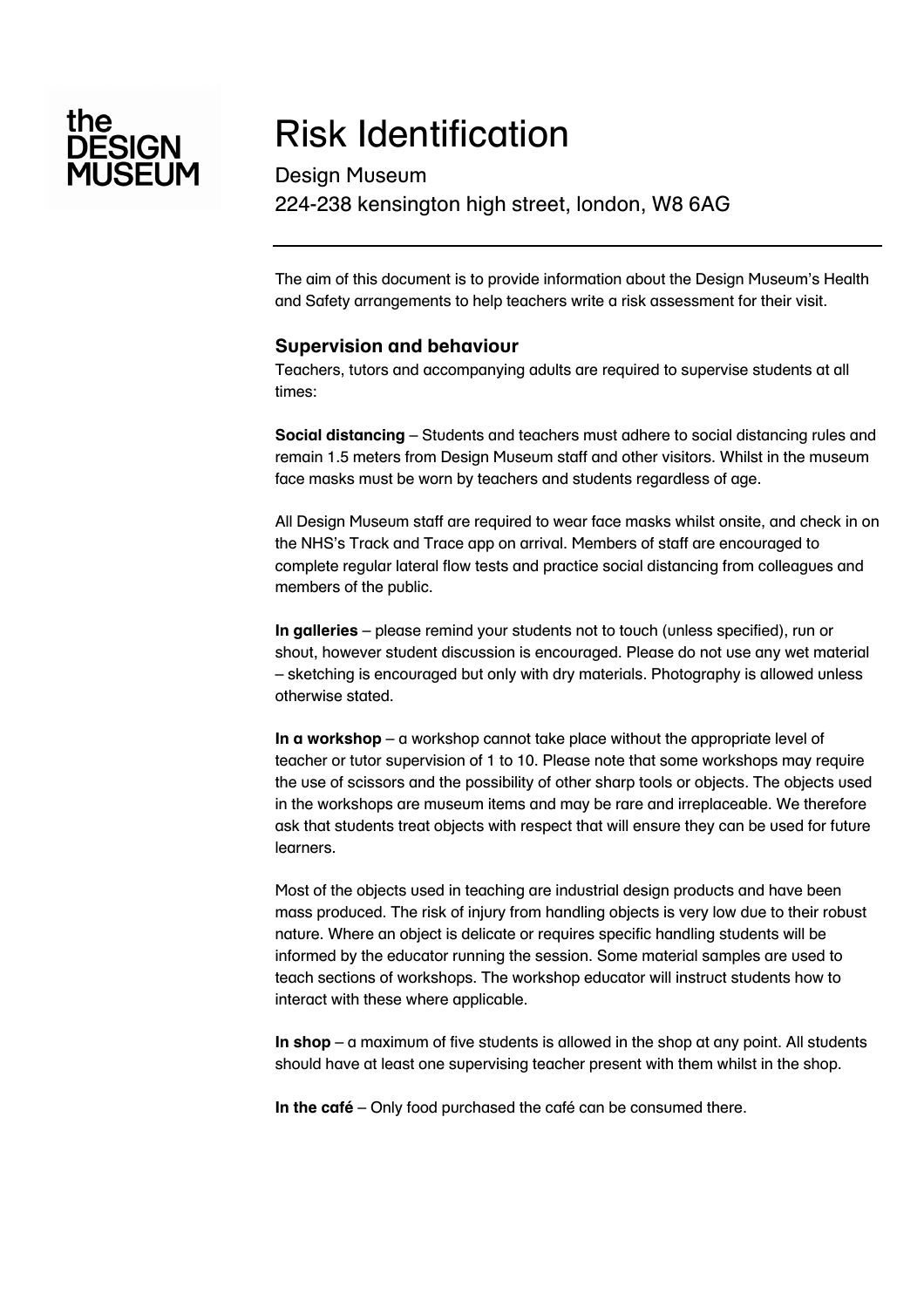## tne **ESIGN** II IŠĒI IM

**Museum in General** – the Design Museum staff can be identified by their apron uniform and ID badge. Apron colours denote the area of the museum that staff work in; black for shop staff, denim for front of house staff and tan brown for learning staff. Museum office staff are dressed in smart casual but will be wearing. Staff should be treated with the appropriated level of respect. The museum does not accept abusive language towards staff.

### **Museum Educators**

All Design Museum educators have undergone a Disclosure and Barring Service (DBS) check. The Design Museum's educators can be identified by their tan brown apron uniform.

### **Museum galleries**

The Design Museum galleries are bespoke installations. Display cases and objects are at varying heights. Cases and objects may have sharp edges and corners that should be taken care around to avoid collisions or tripping. Interaction with objects and cases in the galleries should only be done where invited by signage. If you are unsure of what you are allowed to touch then please ask a member of staff in a Design Museum apron.

### **First Aid**

The Design Museum has trained members of staff who can administer first aid treatment. All first aid incidents and near misses are recorded. The closest accident and emergency department is at Chelsea and Westminster Hospital (020 3315 8000).

### **Additional and access requirements**

The Design Museum welcomes all learners and caters for additional needs, where possible, when accessing the Museum. If your group requires an additional requirement such as a quiet space or changing area then please contact our bookings team ahead of your visit. The Design Museum will endeavour to meet your groups requirements where possible.

### **In the event of an evacuation**

The Design Museum carries out weekly tests of all alarm equipment out of hours. The alarm will not be tested during the Museum's opening hours unless otherwise stated.

**On hearing the alarm** – An alarm system will alert visitors to an evacuation. The Design Museum's staff will assist in getting visitors out safely and leading everyone to the assembly point. Please lead your group out of the museum expediently. Please do not stop to take a register until you are at the assembly point. Please do not use the lifts during an evacuation.

**Assembly Point –** The designated safe assembly point for the museum is the area immediately outside the shop on the high street. (see map below)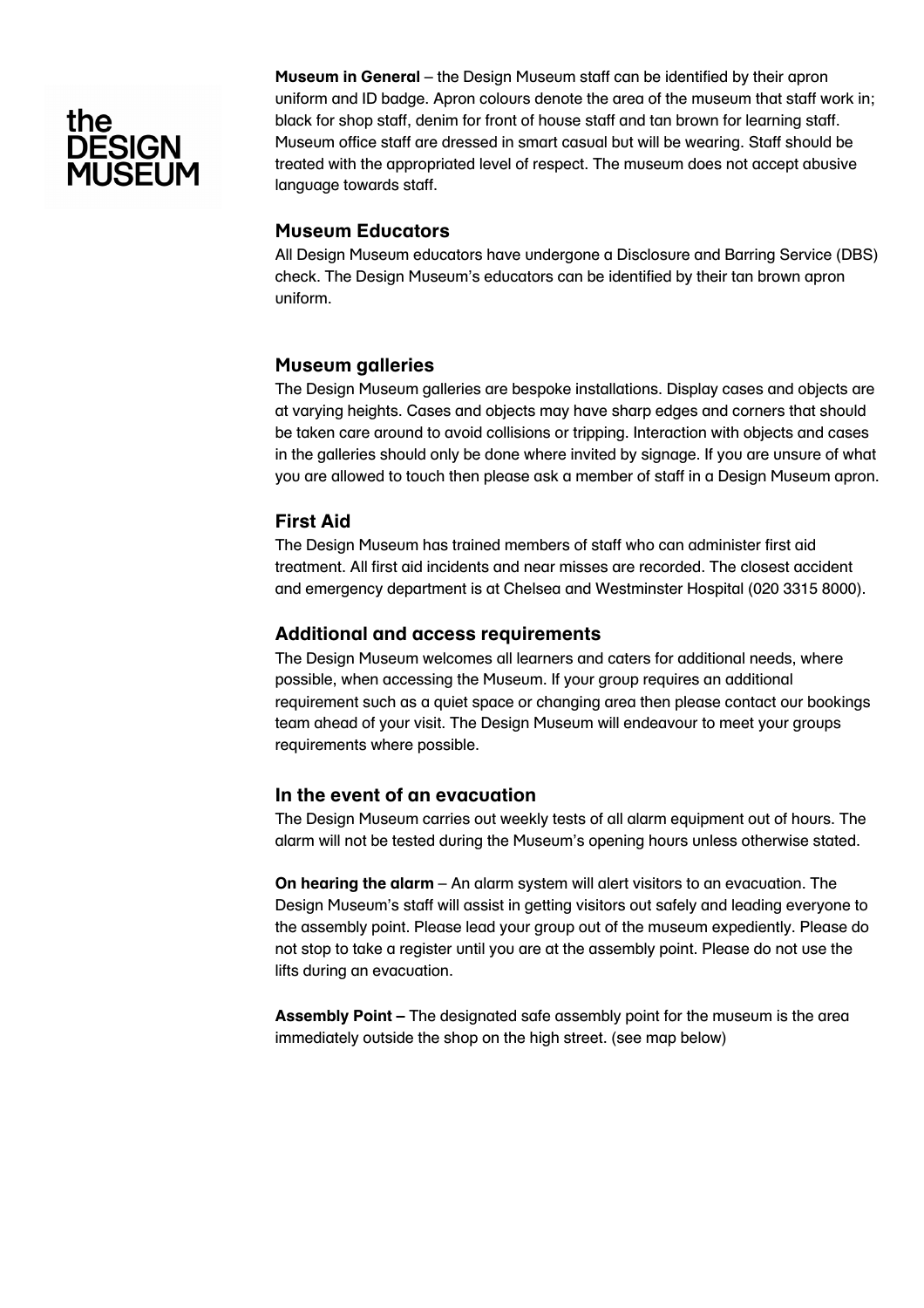# the<br>DESIGN<br>MUSEUM



**Refuge points –** To ensure visitors, staff or guests who are mobility impaired (MIP) are catered for in the event of an evacuation the museum has provided a refuge / safe haven point on each lobby of the protected stairwells, each point is fitted with a refuge call point and is rated to a minimum of two hours protection. The refuge points are equipped with evacuation chairs to be used by trained persons only.

**Fire Alarm Specification –** The fire alarm has been designed on an assembly and recreational basis, the museum does not have a staged evacuation, the alarm is a single stage evacuation whereby all areas are required to vacate immediately. The system installed in the museum is an intelligent multi-tiered system that operates dual detection heads; each head is designed to detect both heat and smoke.

#### **Security**

CCTV is in operation within the premises. Images are monitored and recorded to help ensure the safety of visitors and the exhibits. All staff operating CCTV are trained and licenced to do so. If you see anything suspicious please report it to a member of staff. Please do not leave bags unattended. If you see any unattended bags please report it to a member of staff. Do not touch any unattended items.

### **Preliminary planning visit**

Teachers and tutors are strongly recommended to visit the museum in advance of their visit. These guidelines are designed to help you complete your schools risk assessment. It is not designed to replace you own risk assessment.

In order to assist teachers and tutors with the completion of risk assessments for a group visit, the museum can confirm that it has the following documentation and arrangements for health and safety in place:

- Health and safety policy (five or more employees)
- COSHH Assessments
- Risk assessments including premises and risks to visitors
- Inspection, testing and maintenance of equipment